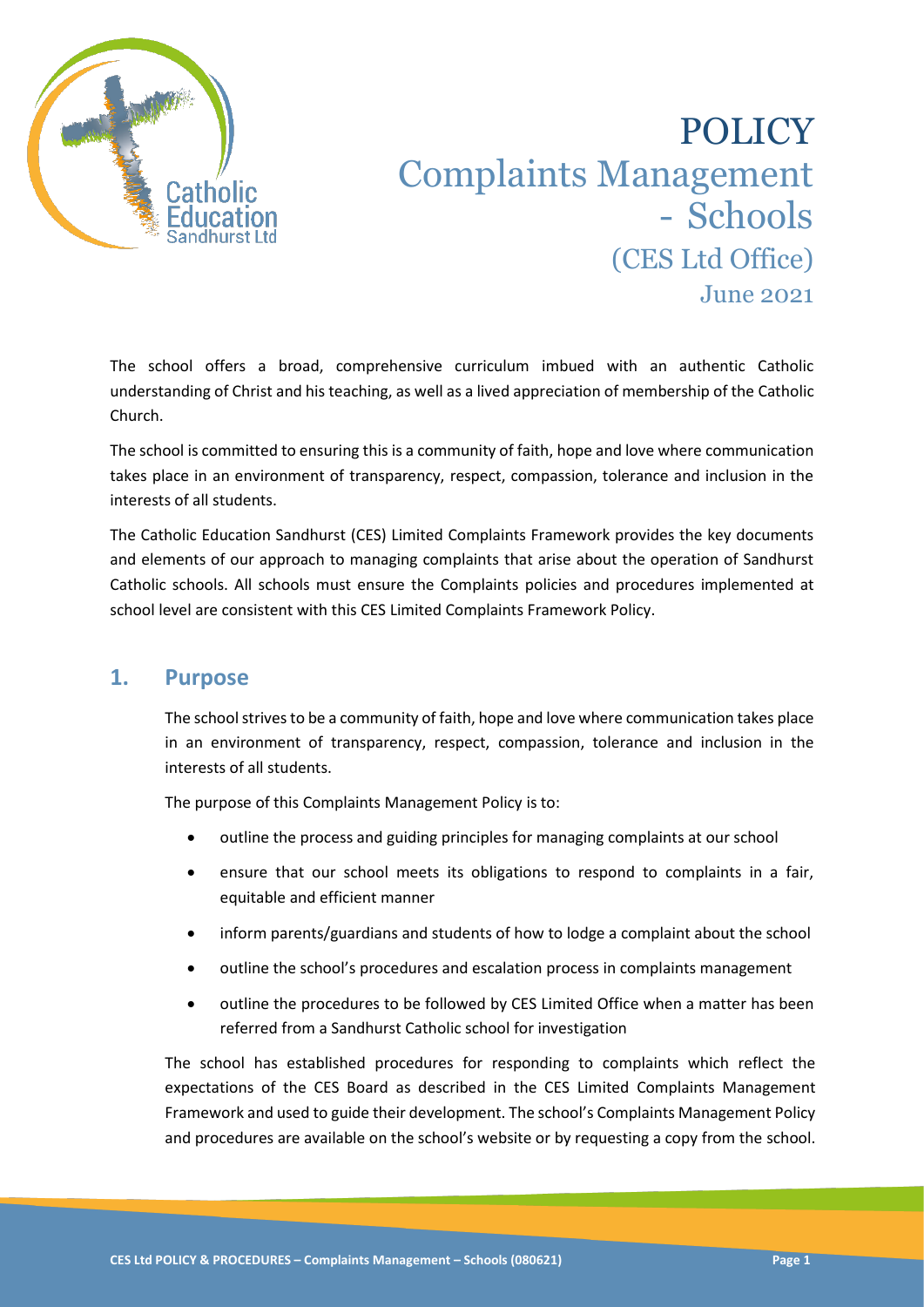## **2. Scope**

This policy applies to complaints that should be able to be resolved at the school level that relate to:

- general issues of student behaviour that are contrary to the school student behaviour Policy including incidents of bullying or harassment
- learning programs, assessment and reporting of student learning
- communication with parents/guardians
- school enrolment, fees and payments
- general administrative issues

Any such actions will be in accordance with any legal and reporting obligations.

This policy also applies to the procedures to be followed when:

- complaints cannot be resolved at the school level and referred to CES Limited Office from the school community
- the school seeks assistance from CES Limited Office to resolve a complaint from a parent/guardian or student
- a complaint to referred from an external authority

Procedures for making a complaint are presented in Appendix 1 of this Policy.

This policy does not apply to complaints about critical incidents, matters included in the Victorian Reportable Conduct Scheme, emergency management, criminal offences or staff grievances.

If the matter relates to allegations of child abuse, Sandhurst Catholic schools and CES Limited will follow their procedures for responding to allegations of child abuse under various reporting obligations as outlined in the Child Safety Framework.

## **3. Principles**

Addressing complaints or concerns within a framework of dignity and respect can provide powerful opportunities to model the love of Christ in the reality of our contemporary world and provides a valuable opportunity for reflection and learning.

In receiving and responding to complaints, the following guiding principles will apply:

- complainants can expect their concern or complaint to be responded to in a respectful and timely manner
- schools will be informed of formal complaints that are made about them
- complainants and the person(s) against whom the complaint is made have the right to be heard and to expect that the principles of procedural fairness will be observed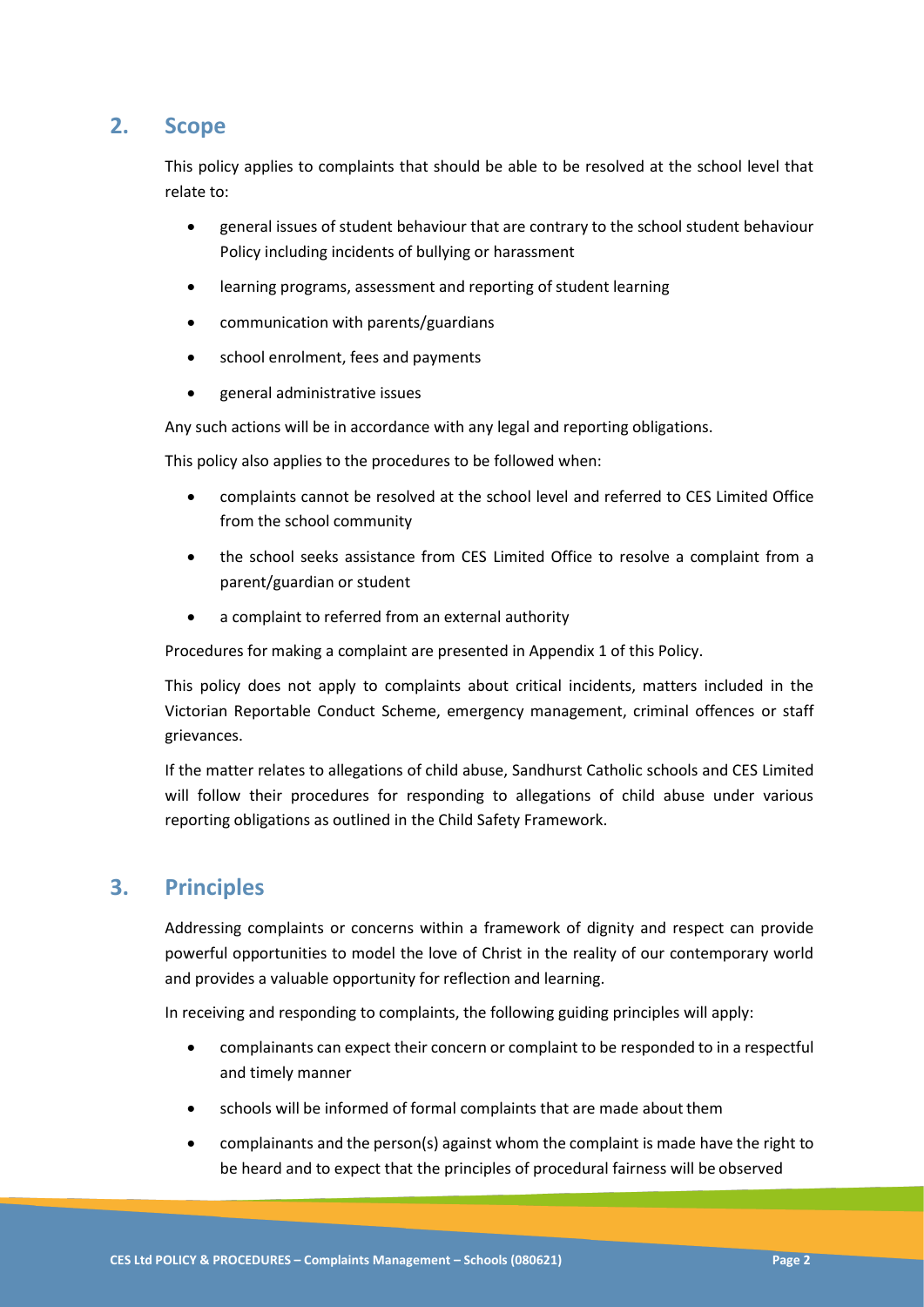- confidentiality, protection of privacy, respect, access, dignity and impartiality will form the basis of the complaints resolution process
- the complaints resolution process will seek to achieve the restoration of good and respectful relationships

## **4. Policy Statement**

The nature of the complaint will determine who is the most appropriate person or body to manage a complainant's concerns. The school staff will consider the matter raised and determine the most appropriate action that is likely to achieve prompt resolution.

Procedural fairness will apply to the handling of complaints.

Confidentiality will be maintained as far as reasonable.

Complaints received from parents/guardians and students are responded to in a timely manner

All complaints will be acknowledged within 2-5 business days and complainants will receive an indication of when they can expect to be notified of an outcome for their complaint, this would generally be within four weeks.

Complainants must be kept informed if there is any change to the time frame for dealing with their complaint.

The school endeavours to address and respond to all complaints. The school may not be able to fully address complaints that are made anonymously or without sufficient detail being provided to enable an investigation or resolution of the matter. To ensure procedural fairness, respondents have a right to know the particulars of the allegations being made against them, and be given an opportunity to respond to them. Anonymous complaints are recorded in the same manner as other complaints.

All complaints are recorded and securely stored with relevant levels of authorised access.

Complainants will be notified of the outcome of a formal complaint in writing.

The school has established procedures for responding to complaints appropriate to their local context, and the expectation is that most complaints are managed initially by the school.

The Complaints Policy and Procedures for the school is published on our website.

## **5. Complaints not covered in this Policy**

This information is provided to assist parents/guardians and students to identify the best avenue for raising their complaint. The following types of complaints are not covered by this policy: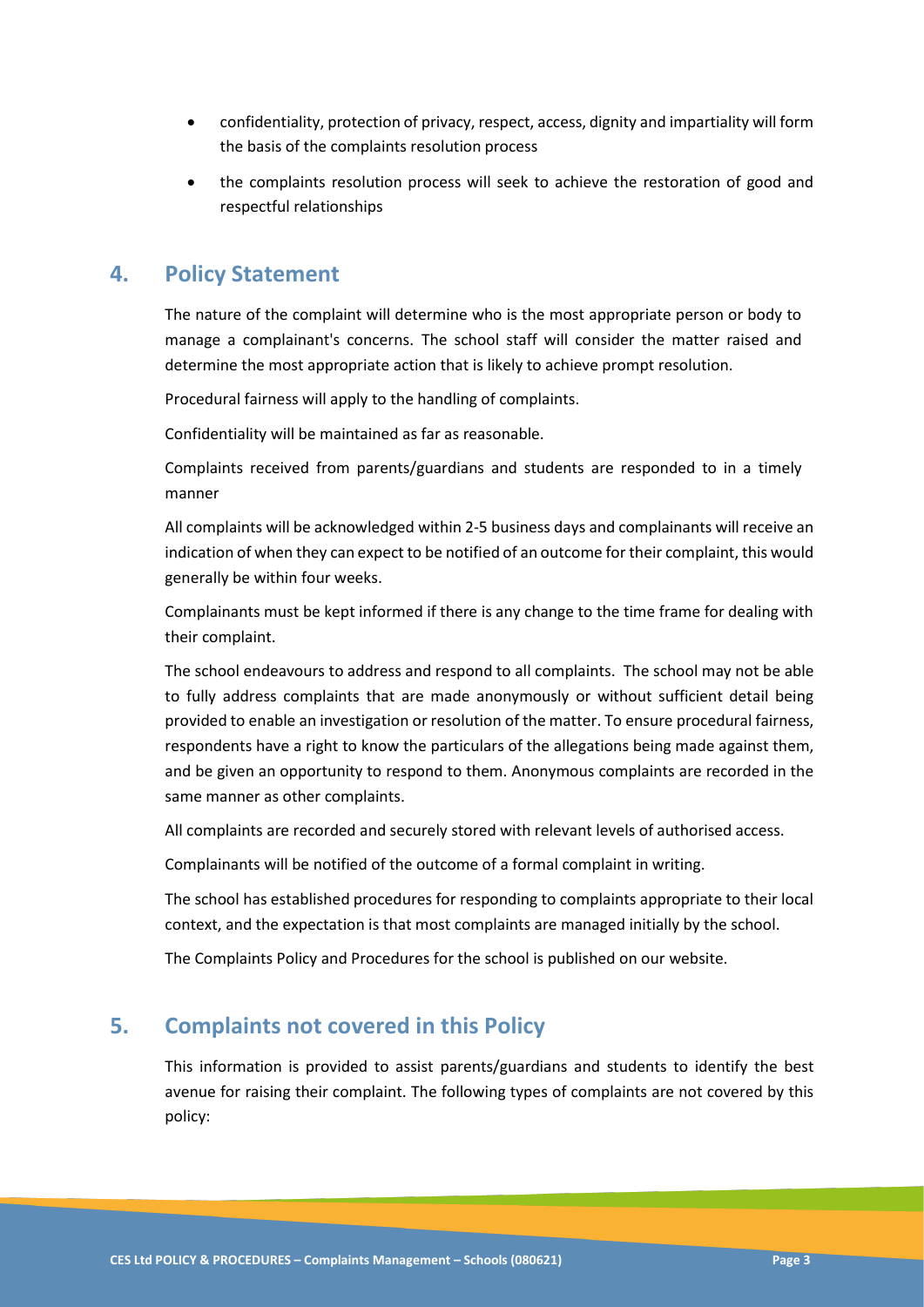### • **Misconduct or serious misconduct other than allegations of child abuse**

All complaints of alleged misconduct or serious misconduct by a staff member should be reported to the Principal of the school. Complaints about teachers can also be reported to the *Victorian Institute of Teaching* (VIT- www.vit.vic.edu.au), which is the regulator in relation to the registration and investigation of serious misconduct of all teachers in the state of Victoria. The VIT can be contacted by telephone 1300 888 067 or email [vit@vit.vic.edu.au.](mailto:vit@vit.vic.edu.au)

In some cases, certain actions which involve a sexual offence, physical or emotional misconduct, such as unlawful assault or threats to the person, may constitute a criminal offence. These types of offences should be reported to and investigated by the police. Initial consultation with the Principal of the school may help to determine the appropriate course of action in these circumstances.

### • **Complaints against Principal of a school other than allegations of child abuse**

Complaints involving the Principal of a Sandhurst Catholic school should be made to the CES Limited Office and directed to the relevant Principal Consultant.

### • **Complaints against clergy or other religious persons other than allegations of child abuse**

If a complaint relates to the clergy or other religious person at a school, the complainant should contact and seek advice from CES Limited Professional Standards representative (CES Assistant to the Executive Director: Pastoral Wellbeing).

If the priest or religious person is a member of a religious order, the complainant should also contact the Provincial Head or Professional Standards representative of that congregation or religious order. CES Limited will also notify the relevant school governing body of the Religious Institute to ensure that the complaint has been referred and investigated.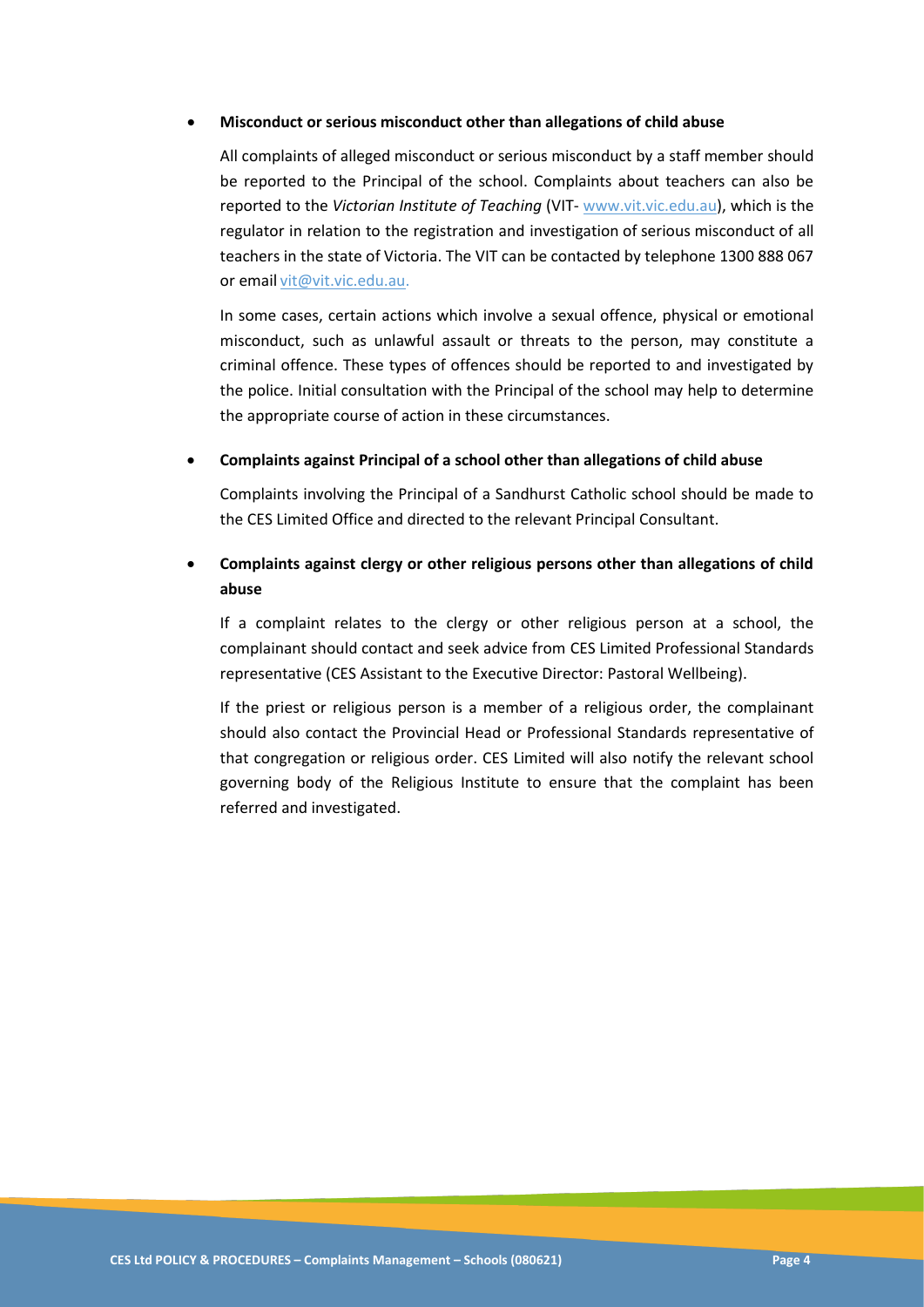

# PROCEDURES For making a Complaint - Schools (CES Ltd Office) June 2021

The school maintains a fair, equitable and efficient complaint handling process so that complaints about events or decisions at the school can be addressed at the local level in the first instance.

The following can assist parents/guardians and students when lodging a complaint about issues arising at a school:

## **1. Clarify the issue:**

- Be clear about the topic or issue to be discussed, and to whom the complaint relates
- Be mindful of the need to ascertain all the facts relating to the circumstances of the topic or issue
- Consider what would be an acceptable outcome
- Read the school's Complaints Policy or Procedure.

## **2. With whom should the complaint be raised?**

- In most cases, the first step is to raise the concern at the school with the staff member most closely associated with the complaint in the first instance. This may be a classroom teacher or a member of the school's leadership team. They may be able to resolve the complaint immediately through discussion on the telephone, by email or in person.
- Sometimes a teacher may refer to another member of staff or a member of the leadership team to assist in dealing with the complaint.
- Email is the preferred method to contact teachers. The complaint will be acknowledged within 2-5 business days.
- In some instances, however, if the complaint is deemed to be alleging serious misconduct or is not covered by the school's Complaints Policy, the complaint may be referred to the CES Limited Office.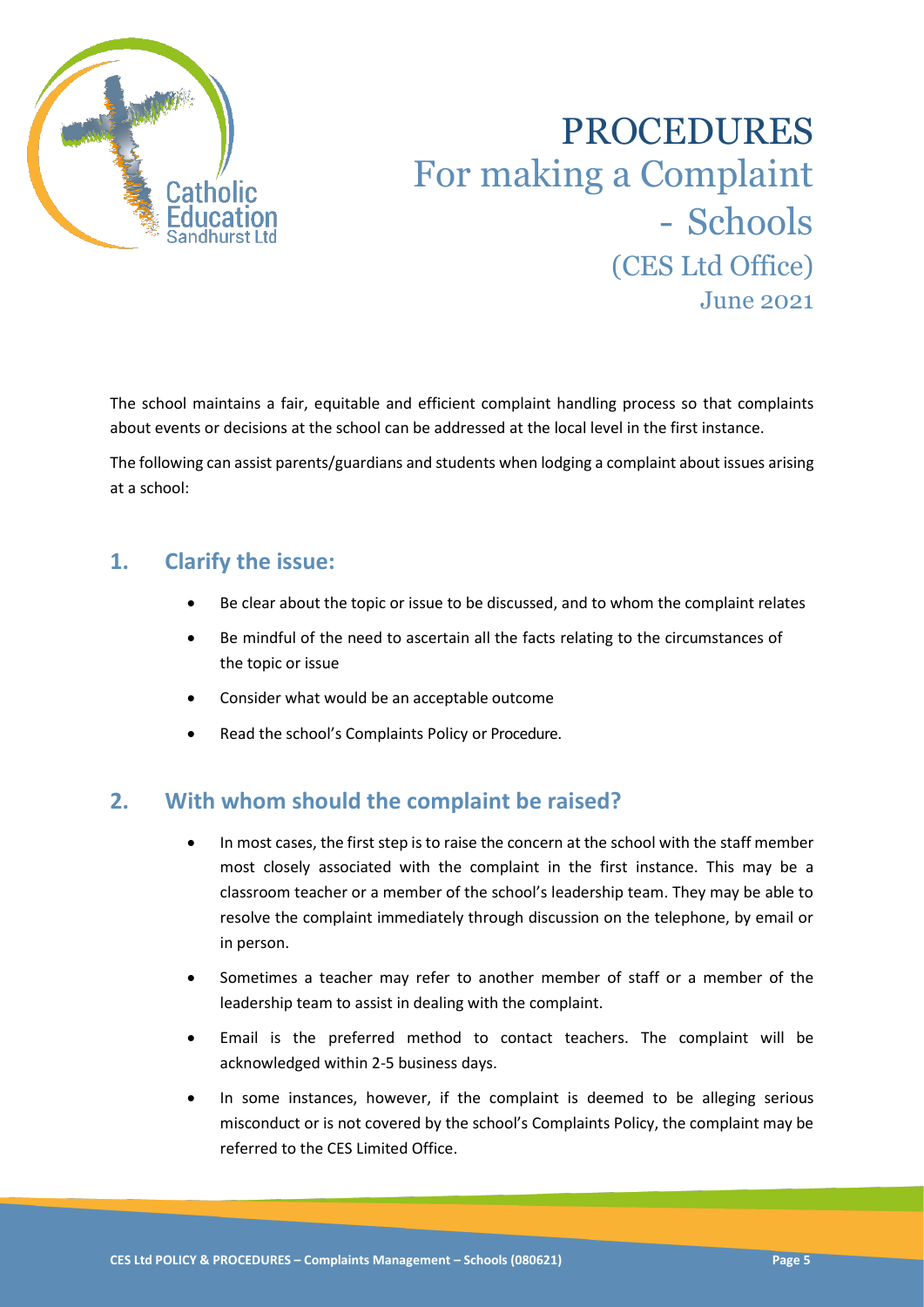- If the complaint relates to the Principal the complainant can contact the CES Limited Office via:
	- <https://cem.poloniouslive.com/webform/CESFeedbackForm>
	- post PO Box 477, Bendigo 3552
	- telephone 03 5443 2377

## **3. Process for dealing with complaints**

- The principles of procedural fairness apply to the handling of complaints and includes:
	- respecting the right of all parties to be heard and treated fairly
	- responding to complaints promptly and thoroughly
	- if the complaint is about a person, providing that person the opportunity to respond to any allegations
	- ensuring the Complaints Policy and Procedure is clear to all parties
	- maintaining impartiality, substantiating the facts, appropriate communication including reasons for decisions or actions
	- complying with legal and privacy obligations
	- recording complaints on a secure database with appropriate access controls
- If requested, the complainant will be provided with a copy of this Policy and Procedures in order to clearly establish expectations at an early stage of the complaints handling process.
- The complaint will be acknowledged within 2-5 business days by email or telephone.
- If the complaint requires further investigation or to be referred to another member of staff, the complainant will be given a timeframe for when they can expect an outcome for the complaint. This would generally be four weeks from the date of acknowledgement. If it is necessary to extend this time frame, the complainant will be notified by a member of staff.
- To resolve the complaint, it will determine the substance of the complaint and whether consequential action is necessary. The investigation may involve interviewing relevant witnesses and examining relevant documents. The person against who the complaint has been made will be provided with details of the complaint and will have the opportunity to respond to any allegations which have been raised against them.
- Face to face meetings with the relevant parties may be held to achieve a resolution through discussion.